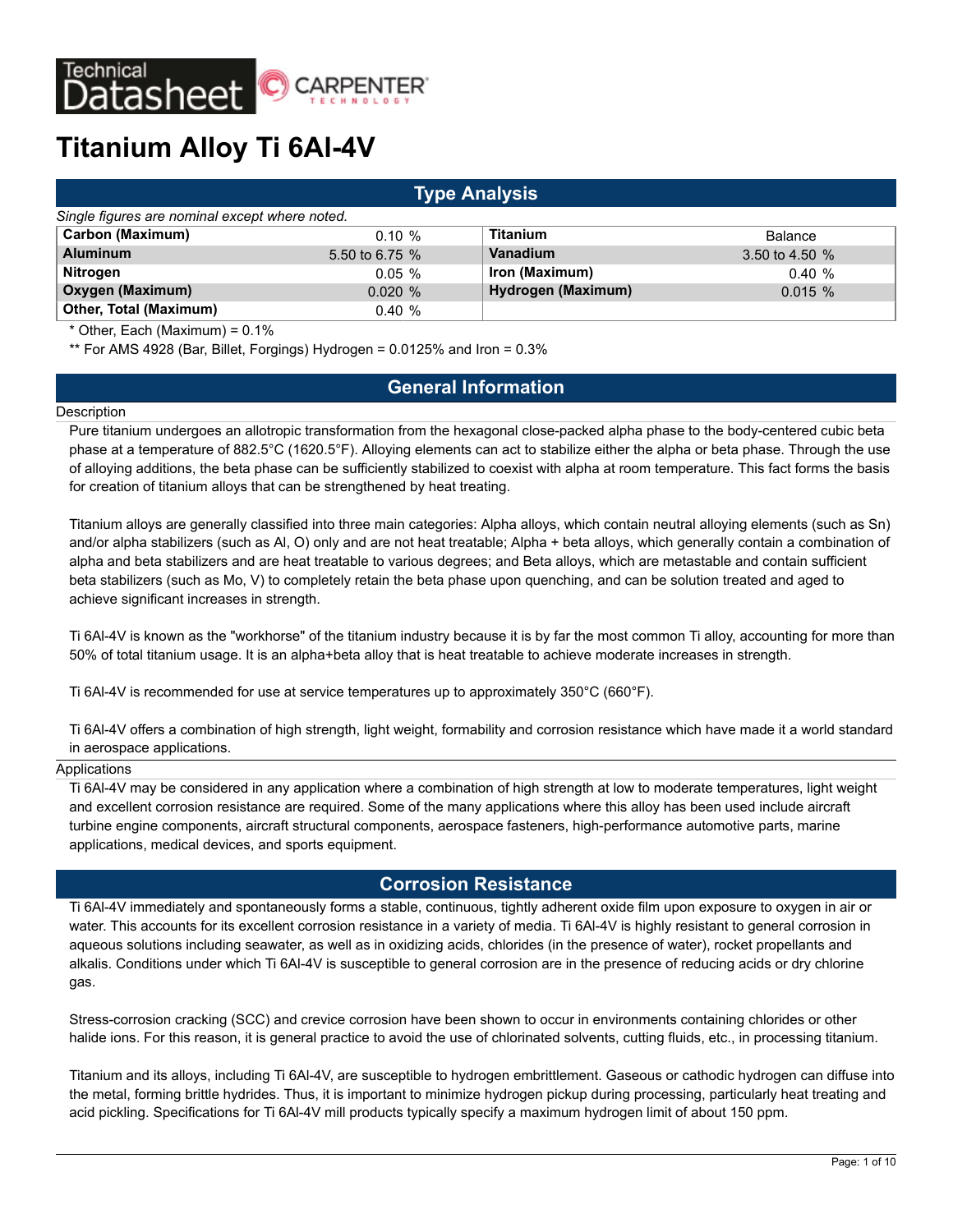**Important Note:***The following 4-level rating scale is intended for comparative purposes only. Corrosion testing is recommended; factors which affect corrosion resistance include temperature, concentration, pH, impurities, aeration, velocity, crevices, deposits, metallurgical condition, stress, surface finish and dissimilar metal contact.*

| Sulfuric Acid    | Moderate  | Acetic Acid       | Excellent |
|------------------|-----------|-------------------|-----------|
| Sodium Hydroxide | Moderate  | Salt Spray (NaCl) | Excellent |
| Sea Water        | Excellent | lHumiditv         | Excellent |

#### Ti 6AI-4V: General Corrosion Rates in Various Media

| Medium                         | Concentration |         | Temperature | <b>Corrosion Rate</b> |               |  |
|--------------------------------|---------------|---------|-------------|-----------------------|---------------|--|
|                                | %             | ٩C      | 吘           | mm/yr                 | mils/yr       |  |
| Sea Water                      | rva           | room    | room        | nil                   | nil           |  |
| Hydrochloric Acid              | 2             | 37.8    | 100         | nil - .030            | nil - 1.2     |  |
| Hydrochloric Acid              | 10            | 37.8    | 100         | $0.508 - 1.02$        | $20.0 - 40.0$ |  |
| Hydrochloric Acid +<br>5% CrO. | 10            | 65.6    | 150         | nil - 0.005           | nil - 0.2     |  |
| Hydrochloric Acid              | vapors        | 37.8    | 100         | $8.33 - 1.04$         | $328 - 408$   |  |
| Nitric Acid                    | 65            | boiling | boiling     | $0.076 - 0.13$        | $3.0 - 5.0$   |  |
| Sulfuric Acid                  | 2             | 37.8    | 100         | $0.396 - 0.549$       | $15.6 - 21.6$ |  |
| Sodium Hydroxide               | 25            | boiling | boiling     | $0.046 - 0.051$       | $1.8 - 2.0$   |  |

**Properties**

## **Physical Properties**

Specific Gravity 0.160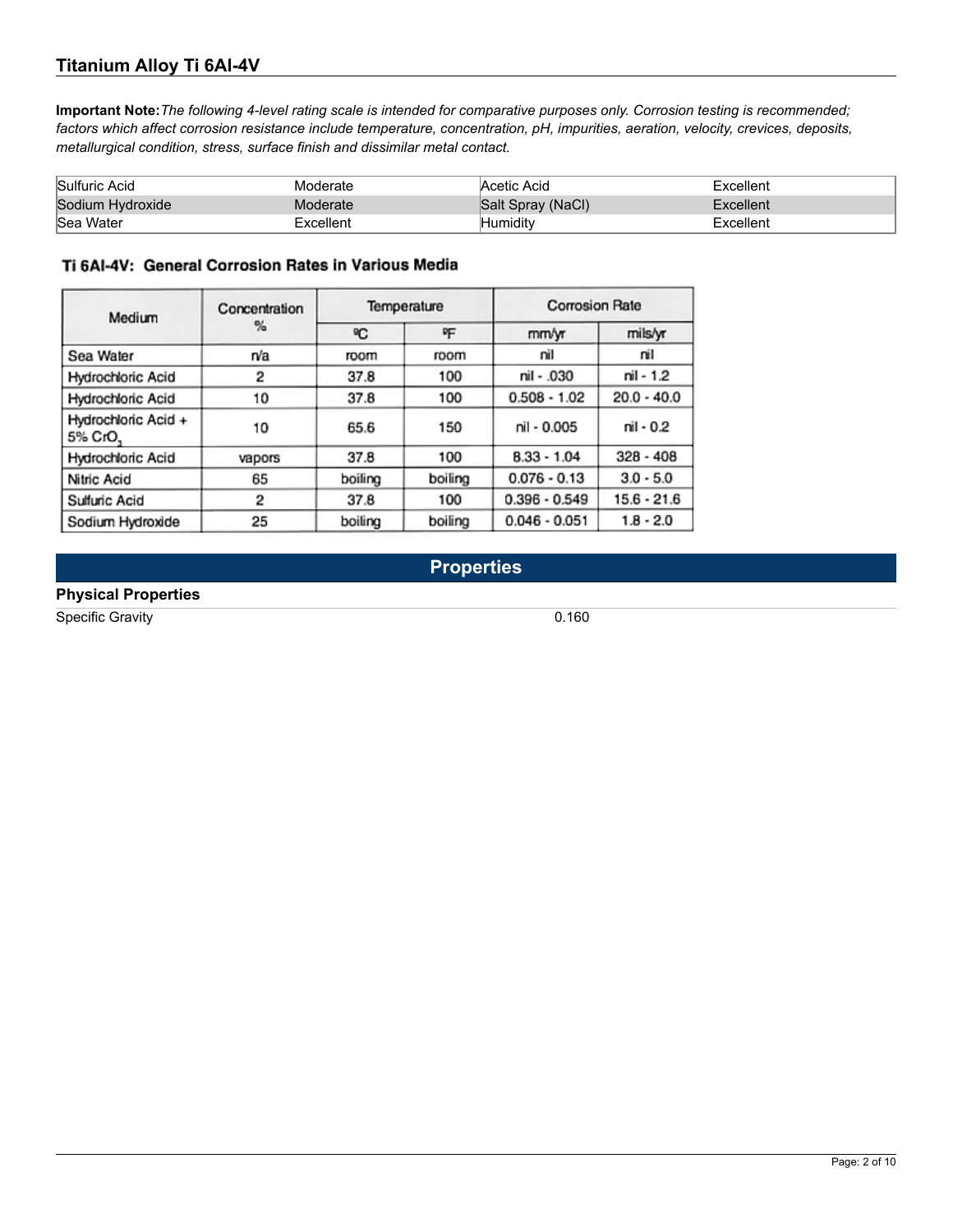

73°F 1053 ohm-cir-mil/ft 986°F 1143 ohm-cir-mil/ft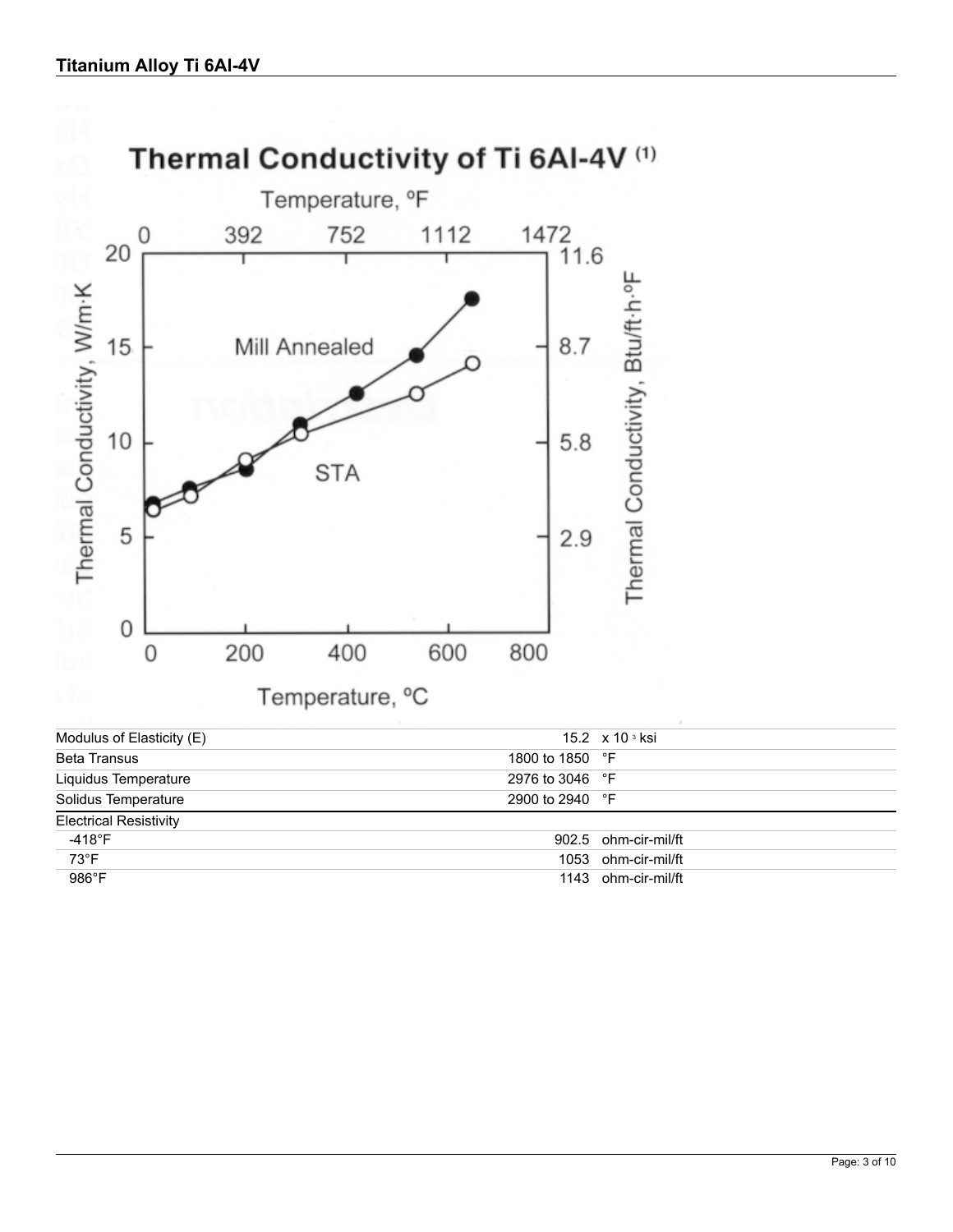

# Thermal Expansion of Ti 6AI-4V (1)

#### **Magnetic Properties**

Magnetic Attraction

# • None

#### **Typical Mechanical Properties**

Typical Room-Temperature Strengths for Annealed Ti 6Al-4V: Ultimate Bearing Strength 1380-2070 MPa (200-300 ksi) Compressive Yield Strength 825-895 MPa (120-130 ksi) Ultimate Shear Strength 480-690 MPa (70-100 ksi)

#### Fatigue Limits:

High-cycle fatigue limits for Ti 6Al-4V are greatly influenced by both microstructure and surface conditions. Some generalize fatigue limits for annealed wrought material are provided below.

Fatigue Limit Ranges for Ti 6Al-4V (Axial Fatigue, R = 0.06 to 0.1) Smooth 400-700 MPa (60-100 ksi) Notched (KT = 3) 140-270 MPa (20-40 ksi)

#### Fracture Toughness:

The fracture toughness (KIc) of Ti 6Al-4V lies between that of aluminum alloys and steels. Microstructures that tend to have higher toughness are those with greater amounts of lamellar alpha/beta and coarser structures in general. The ELI grade of Ti 6Al-4V exhibits toughness superior to the standard grade.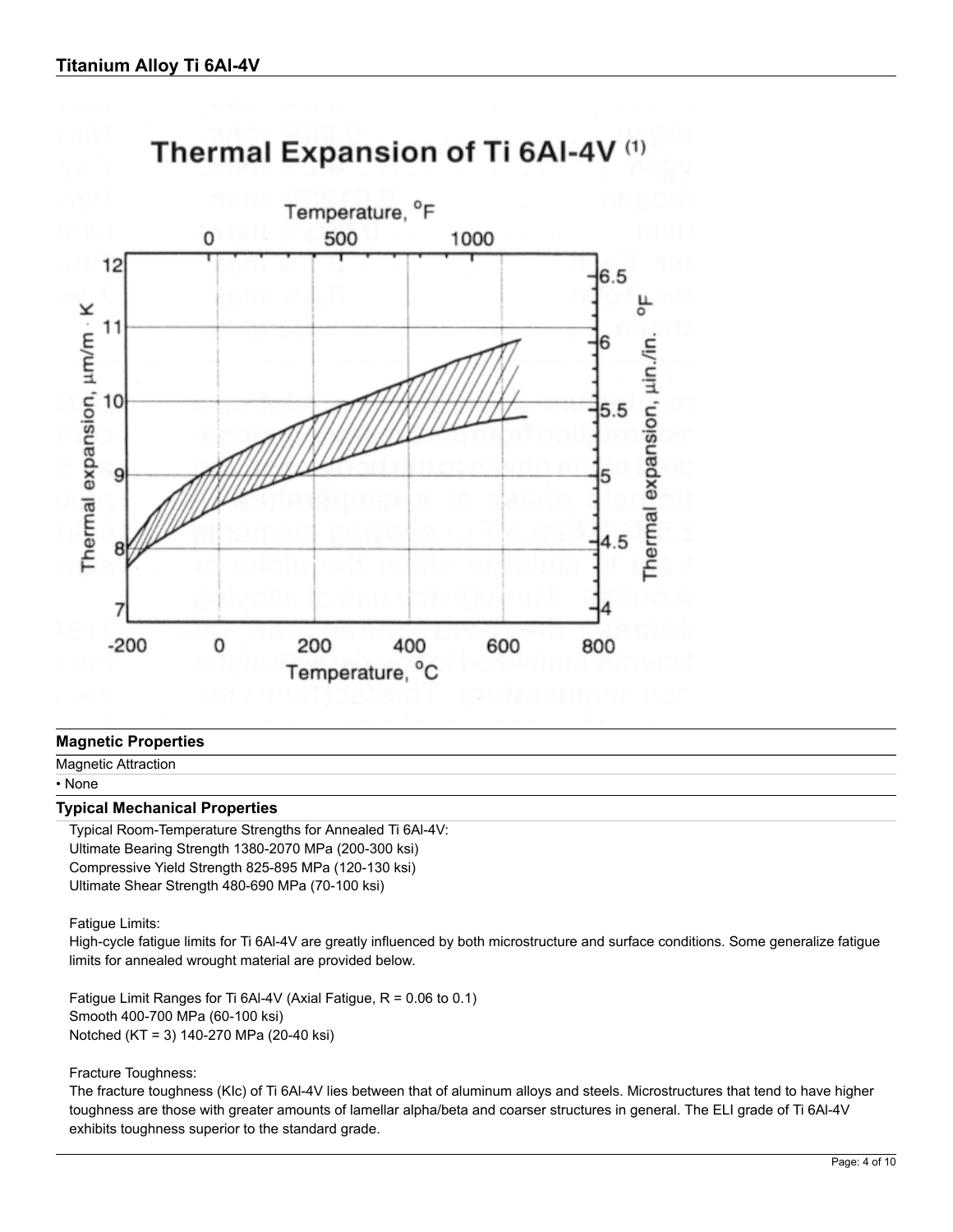#### **Room Temperature Mechanical Properties**

| Condition                            | <b>UTS</b>                         | YS                             | %E1 | %RA |
|--------------------------------------|------------------------------------|--------------------------------|-----|-----|
| Minimum Specified Tensile Properties |                                    |                                |     |     |
| Annealed                             | 896 MPa<br>$(130$ ksi $)$          | 827 MPa<br>$(120$ ksi $)$      | 10  | 25  |
| STA (depending on diameter)          | 1035-1135 MPa<br>$(150 - 165$ ksi) | 965-1070 MPa<br>(140-155 ksi)  | 10  | 20  |
| <b>Typical Tensile Properties</b>    |                                    |                                |     |     |
| Annealed                             | 965-1090 MPa<br>$(140 - 158$ ksi)  | 875-995 MPa<br>(127–144 ksi)   | 16  | 46  |
| STA (depending on diameter)          | 1100-1220 MPa<br>$(160 - 177$ ksi) | 1035-1130 MPa<br>(150-164 ksi) | 15  | 52  |

One reason that Ti 6AI-4V has found such widespread use is its relatively high strength for a lightweight material.

Specific strength (strength/density) provides a means to compare materials on this basis.

|                    | UTS  |     | Specific Strength |                  |  |
|--------------------|------|-----|-------------------|------------------|--|
| Material           | MPa  | ksi | $m \times 10^3$   | in $\times 10^6$ |  |
| Ti 6AI-4V STA      | 1172 | 170 | 27.0              | 1063             |  |
| Ti 6Al-4V Annealed | 924  | 134 | 21.3              | 838              |  |
| 4130 Steel         | 1379 | 200 | 17.9              | 707              |  |
| 7075-T6 Aluminum   | 538  | 78  | 19.6              | 772              |  |
| 2024 T3 Aluminum   | 441  | 64  | 16.1              | 634              |  |
| Inconel 718        | 1276 | 185 | 15.3              | 603              |  |

Tensile Strengths - Mill Annealed (1)

Tensile Strengths - STA<sup>(1)</sup>







**Heat Treatment**

Ti 6Al-4V wrought products are typically used in either a mill annealed or solution treated and aged condition. Rapid quenching following solution treatment (water quench or equivalent) is important in order to maximize the formation of alpha' martensite phase, which in turn maximizes the aging response. Other heat treatments used on Ti 6Al-4V include stress relieving for formed or welded parts, and beta annealing, which is used for improving damage tolerance.

Ti 6Al-4V, like other titanium alloys, has a high affinity for gases including oxygen, nitrogen and hydrogen. Absorption of oxygen results in the formation of an extremely hard, brittle oxygen-stablized alpha phase layer known as alpha case upon heating in air.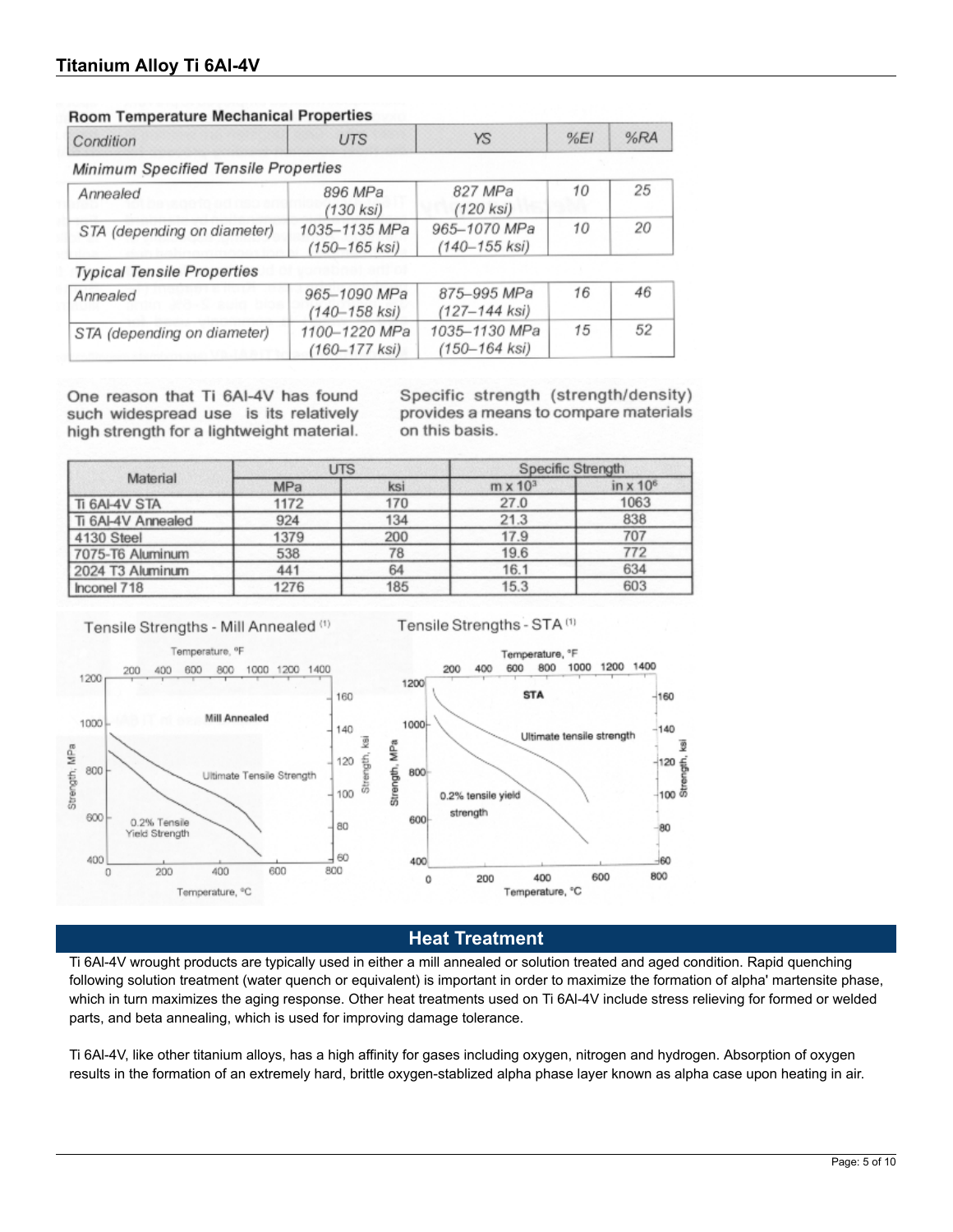Intermediate and final annealing of Ti 6Al-4V mill products is often performed in a vacuum or inert gas atmosphere to avoid alpha case formation and the associated material loss. Vacuum annealing can also be used to remove excess hydrogen pickup, a process known as vacuum degassing. Parts to be vacuum heat treated must be thoroughly cleaned (see Descaling (Cleaning) Notes).

#### **Heat Treatment**

| Mill Anneal                   | 705-790°C (1300-1450°F) 1-4 hours - air cool (or equivalent)                                                                   |
|-------------------------------|--------------------------------------------------------------------------------------------------------------------------------|
| Solution Treat +<br>Age (STA) | 940-970°C (1725-1775°F) 10 min. - water quench (or equiv.) plus<br>480-595°C (900-1100°F) 2-8 hours - air cool (or equivalent) |
| <b>Stress Relief</b>          | 480-650°C (900-1200°F) 1-4 hours - air cool (or equivalent)                                                                    |
| <b>Beta Anneal</b>            | 1035°C (1900°F) 30 min. - air cool plus<br>730°C (1350°F) 2 hours - air cool                                                   |

# **Workability**

#### Hot Working

Ti 6Al-4V can be hot worked by standard methods such as hot rolling, forging, and hot pressing. Typically, hot working is done high in the alpha/beta temperature range, at approximately 870-980º C (1600-1800ºF). Care must be taken to prevent the formation of excessive alpha case, and alpha case must be removed after processing. Hot forming of sheet is typically done at temperatures around 650ºC (1200ºF). Ti 6Al-4V has also been successfully processed by superplastic forming, using temperatures in the range of 850ºC (1560ºF).

#### "Warm" Working:

The yield strength of Ti 6Al-4V in both the annealed and STA conditions drops off rapidly with temperature, making it readily formable at intermediate temperatures. For example, heating to just 427°C (800°F) results in approximately a 40% reduction in yield strength. Warm forming is used extensively in the manufacture of many products, including fasteners, aircraft components, and medical devices.

#### Cold Working

Ti 6Al-4V can be cold drawn and extruded, although the cold workability is somewhat limited. Cold forming is sometimes used for parts such as brackets and clips. Due to the low modulus of titanium, springback is an issue in room-temperature forming. Theoretically, it can be compensated for by over-bending; however, in practice hot sizing is often used to correct for the variability that occurs.

#### **Machinability**

Using the rating system based on AISI B1112 steel, the machinability of Ti 6Al-4V is rated at 22% of B1112. In general, low cutting speeds, heavy feed rates and copious amounts of cutting fluid are recommended. Also, because of the strong tendency of titanium to gall and smear, feeding should never be stopped while the tool and work are in moving contact. Non-chlorinated cutting fluids should be used to eliminate the possibility of chloride contamination. It should be noted that titanium chips are highly combustible and appropriate safety precautions are necessary.

Following are typical feeds and speeds for Ti 6Al-4V.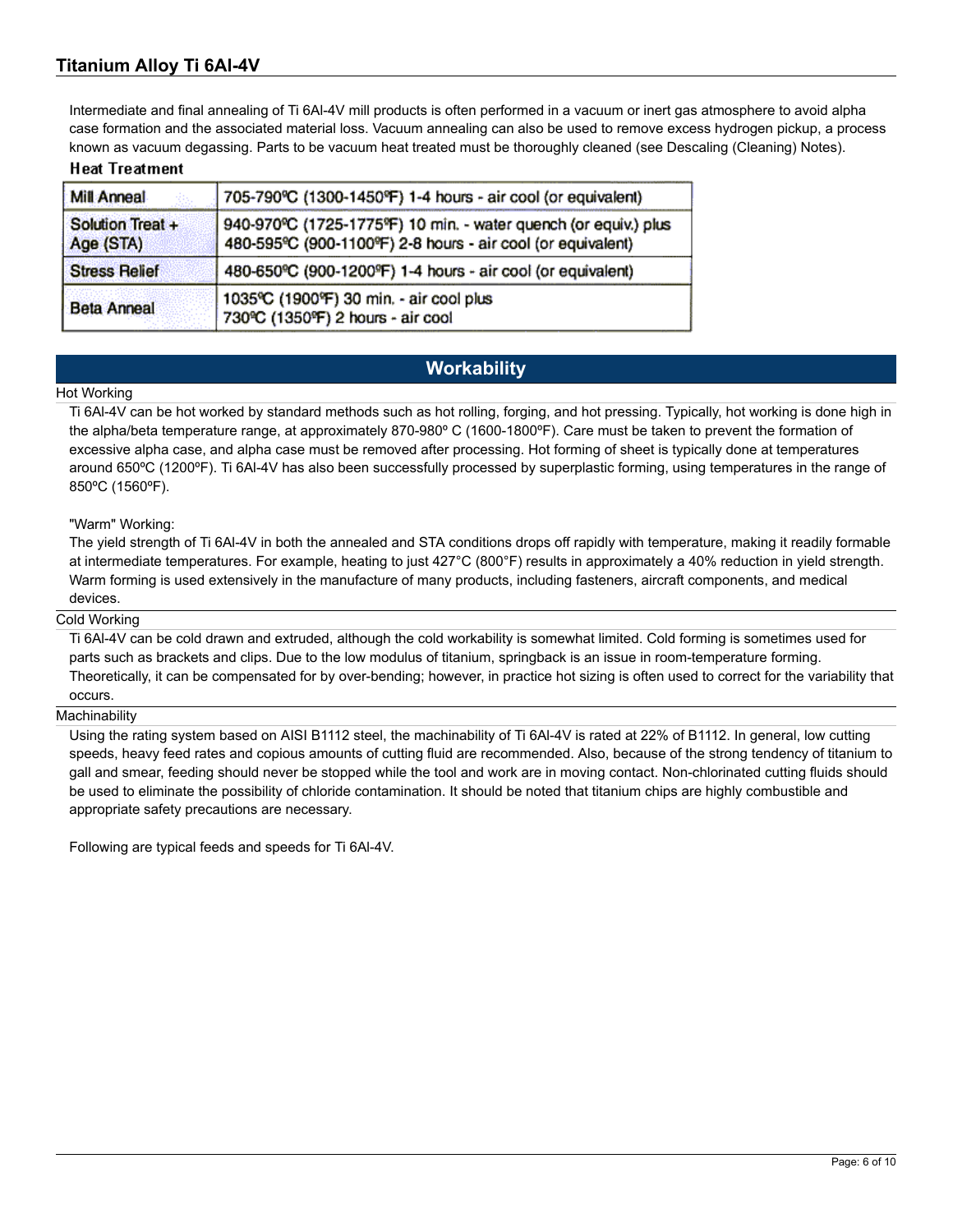Typical Machining Speeds and Feeds - Titanium Alloy Ti-6AI-4V<br>The speeds and feeds in the following charts are conservative recommendations for initial setup. Higher<br>speeds and feeds may be attainable depending on machinin

#### Turning-Single-point and Box Tools

|          | <b>High Speed Tools</b> | Carbide Tools (Inserts) |            |          |        |             |                |       |  |  |  |  |
|----------|-------------------------|-------------------------|------------|----------|--------|-------------|----------------|-------|--|--|--|--|
| Depth    |                         |                         |            | Tool     |        | Speed (fpm) |                | Feed  |  |  |  |  |
| of Cut   | Tool                    |                         |            |          |        | Throw       |                |       |  |  |  |  |
| (Inches) | Material                | Speed (fpm)             | Feed (ipr) | Material | Brazed | Away        | Coated         | (ipr) |  |  |  |  |
|          | Annealed                |                         |            |          |        |             |                |       |  |  |  |  |
| .150     |                         | 60                      | .010       | C2       | 145    | 195         | ۰              | 008   |  |  |  |  |
| .025     | T15, M42                | 70                      | .005       | C3       | 170    | 225         | ۰              | .005  |  |  |  |  |
|          | Aged                    |                         |            |          |        |             |                |       |  |  |  |  |
| .150     |                         | 55                      | .010       | C2       | 135    | 165         | $\blacksquare$ | .008  |  |  |  |  |
| .025     | T15, M42                | 65                      | .005       | C3       | 160    | 190         | ۰              | .005  |  |  |  |  |

#### Turning-Cut-Off and Form Tools

|                | <b>Tool Material</b> |       | Feed (ipr) |       |                                                         |       |       |      |      |  |  |  |
|----------------|----------------------|-------|------------|-------|---------------------------------------------------------|-------|-------|------|------|--|--|--|
| High           | Car-                 | Speed |            |       | Form Tool Width (Inches)<br>Cut-Off Tool Width (Inches) |       |       |      |      |  |  |  |
| Speed<br>Tools | bide<br>Tools        | (fpm) | 1/16       | 1/8   | 1/4                                                     | 1/2   |       | 1%   |      |  |  |  |
| Annealed       |                      |       |            |       |                                                         |       |       |      |      |  |  |  |
| T15, M42       |                      | 55    | .001       | .0015 | 002                                                     | .0025 | 0015  | .001 | .001 |  |  |  |
|                | C2                   | 110   | .001       | .0015 | .002                                                    | .0025 | .0015 | .001 | .001 |  |  |  |
|                | Aged                 |       |            |       |                                                         |       |       |      |      |  |  |  |
| T15, M42       |                      | 40    | .001       | .0015 | .002                                                    | .002  | .0015 | .001 | .001 |  |  |  |
|                | C2                   | 85    | .001       | .0015 | 002                                                     | .002  | .0015 | .001 | .001 |  |  |  |

#### Rough Reaming

| <b>High Speed</b> |                | Carbide Tools    |                |      |      |      | Feed (ipr) Reamer Diameter (inches) |      |      |  |
|-------------------|----------------|------------------|----------------|------|------|------|-------------------------------------|------|------|--|
| Tool<br>Material  | Speed<br>(fom) | Tool<br>Material | Speed<br>(fpm) | 1/8  | 1/4  | 1/2  |                                     | 1 %  |      |  |
| Annealed          |                |                  |                |      |      |      |                                     |      |      |  |
| T15, M42          | 65             | C2               | 200            | .003 | .006 | .010 | .012                                | .014 | .016 |  |
| Aged              |                |                  |                |      |      |      |                                     |      |      |  |
| T15, M42          | 30             | C2               | 160            | .003 | .007 | .010 | .012                                | .014 | .016 |  |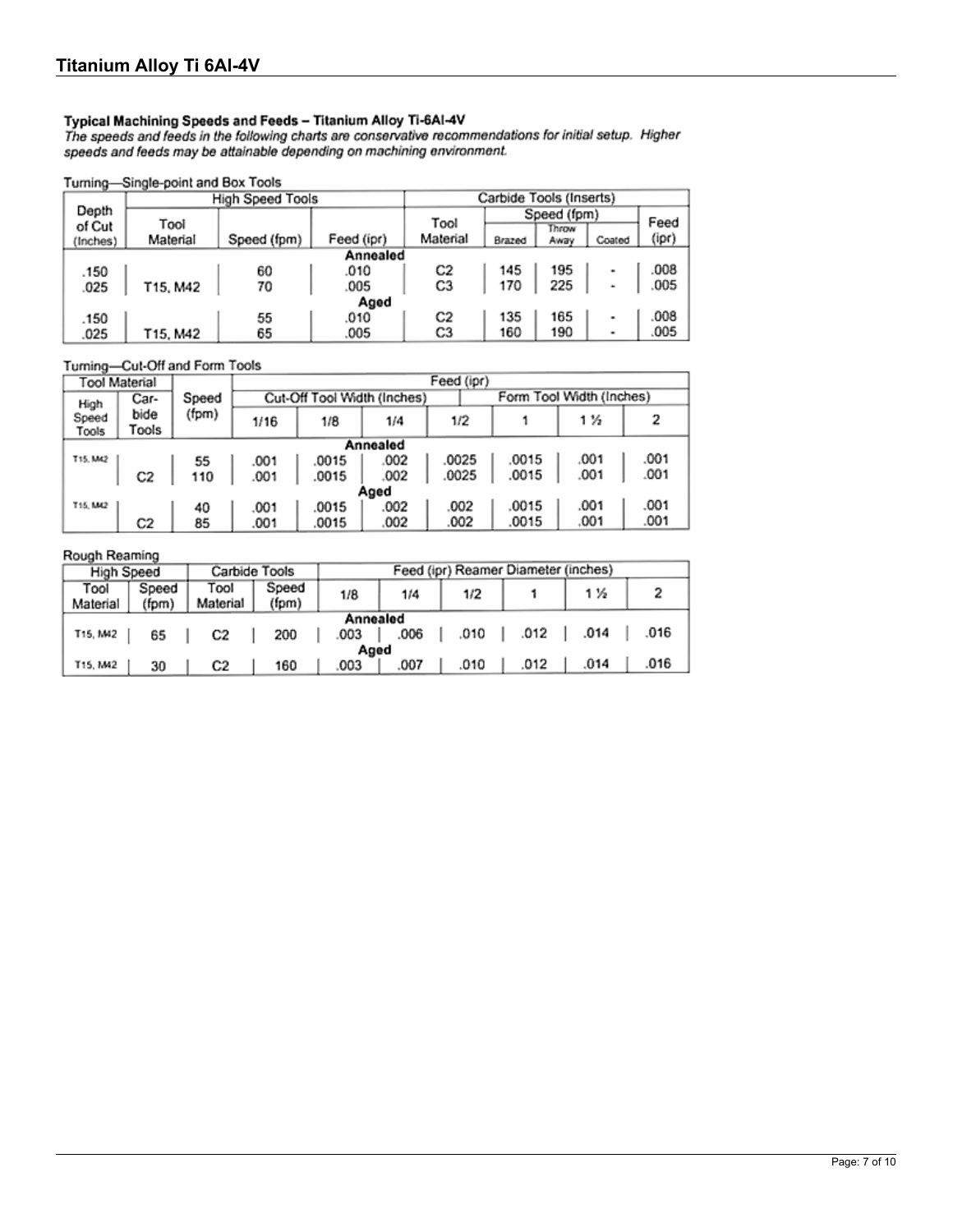Drillion

| $\frac{1}{2}$                                                       |                |      |      |          |      |      |      |      |      |  |  |
|---------------------------------------------------------------------|----------------|------|------|----------|------|------|------|------|------|--|--|
| <b>High Speed Tools</b>                                             |                |      |      |          |      |      |      |      |      |  |  |
| Feed (inches per revolution) Nominal Hole Diameter (inches)<br>Tool |                |      |      |          |      |      |      |      |      |  |  |
| Material                                                            | Speed<br>(fpm) | 1/16 | 1/8  | 1/4      | 1/2  | 3/4  |      | 1 ½  |      |  |  |
|                                                                     |                |      |      | Annealed |      |      |      |      |      |  |  |
| T15, M42                                                            | 35             | ٠    | .002 | .004     | .006 | .007 | .008 | .010 | .012 |  |  |
| Aged                                                                |                |      |      |          |      |      |      |      |      |  |  |
| T15, M42                                                            | 30             | ۰    | .002 | .003     | .005 | 006  | .007 | .009 | .010 |  |  |

#### Die Threading

| FPM for High Speed Tools |                |              |               |                |  |  |  |  |  |  |
|--------------------------|----------------|--------------|---------------|----------------|--|--|--|--|--|--|
| Tool Material            | 7 or less, tpi | 8 to 15, tpi | 16 to 24, tpi | 25 and up, tpi |  |  |  |  |  |  |
| Annealed                 |                |              |               |                |  |  |  |  |  |  |
| M1, M2, M7, M10          | $5 - 20$       | $9 - 25$     | $10 - 30$     | $15 - 40$      |  |  |  |  |  |  |
| Aged                     |                |              |               |                |  |  |  |  |  |  |
| M1, M2, M7, M10          | $5 - 20$       | $9 - 25$     | $10 - 30$     | $15 - 40$      |  |  |  |  |  |  |

#### Milling, End-Peripheral

| Carbide Tools                                    |
|--------------------------------------------------|
| Feed (ipt) Cutter Diameter (in)<br>Speed<br>Tool |
| Material<br>(fpm)<br>$1-2$<br>1/4<br>1/2         |
|                                                  |
| .008<br>.006<br>260<br>.002<br>C2                |
|                                                  |
| .008<br>003<br>C2<br>200<br>.002                 |
|                                                  |

#### Tapping

#### **Broaching**

| a surge personal        |             |                                                        | ----------              |  |      |  |
|-------------------------|-------------|--------------------------------------------------------|-------------------------|--|------|--|
| <b>High Speed Tools</b> |             |                                                        | <b>High Speed Tools</b> |  |      |  |
| <b>Tool Material</b>    | Speed (fpm) | Chip Load (ipt)<br><b>Tool Material</b><br>Speed (fpm) |                         |  |      |  |
| Annealed                |             |                                                        | Annealed                |  |      |  |
| M1, M7, M10 Ntrided     | $7 - 20$    |                                                        | T15, M42                |  | .003 |  |
| Aged                    |             |                                                        | Aged                    |  |      |  |
| M1, M7, M10 Nirided     | $3 - 10$    |                                                        | T15, M42                |  | .002 |  |

When using carbide tools, surface speed feet/minute (SFPM) can be increased between 2 and 3 times over the high-speed suggestions. Feeds can be increased between 50 and 100%.

Figures used for all metal removal operations covered are average. On certain work, the nature of the part may require adjustment of speeds and feeds. Each job has to be developed for best production results with optimum tool life. Speeds or feeds should be increased or decreased in small steps.

#### Typical Minimum Stock Removal Requirements for Ti Alloys (after Thermal Exposure in Air)

| <b>Heat Treatment</b>           | Thermal Cycle                                   | Removal Required     |
|---------------------------------|-------------------------------------------------|----------------------|
| Mill Anneal                     | 760°C (1400°F) 2 hrs.                           | .038 mm (.0015 in.)  |
| Solution Treat + Age<br>  (STA) | 954°C (1750°F) 10 min. +<br>480°C (900°F) 4 hrs | .107 mm (0.0042 in.) |

#### **Weldability**

Ti 6Al-4V can be welded using Ti 6Al-4V filler metal. Inert gas shielding techniques must be employed to prevent oxygen pickup and embrittlement in the weld area. Gas tungsten arc welding is the most common welding process for Ti 6Al-4V. Gas metal arc welding is used for thick sections. Plasma arc welding, spot welding, electron beam, laser beam, resistance welding and diffusion welding have all been used successfully in Ti 6Al-4V welding applications.

# **Other Information**

#### **Wear Resistance**

Ti 6Al-4V, and Ti alloys in general, have a tendency to gall and are not recommended for wear applications.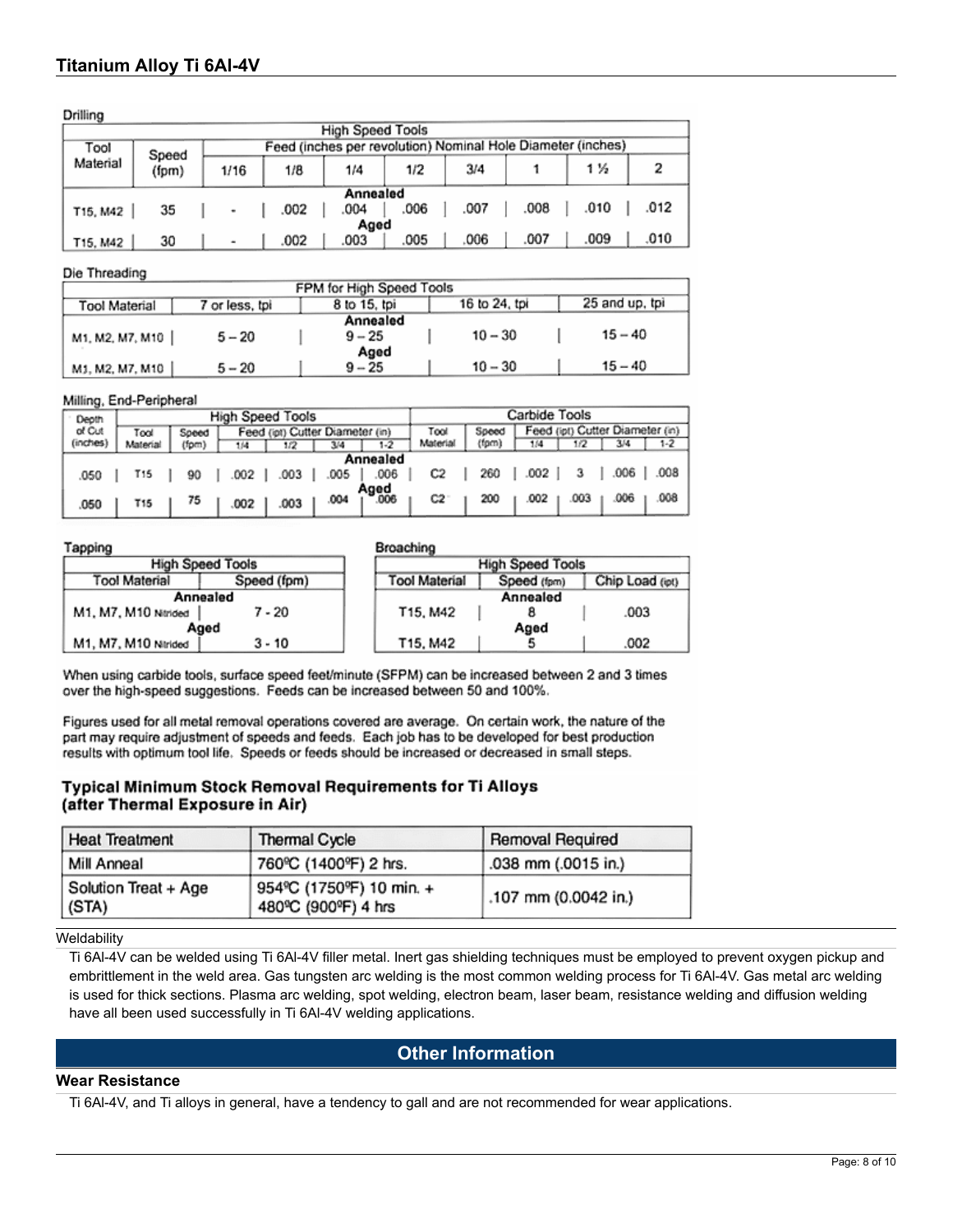#### **Descaling (Cleaning)**

Following heat treatment in air, it is extremely important to completely remove not only the surface scale but the underlying layer of brittle alpha case as well. This removal can be accomplished by mechanical methods such as grinding or machining, or by descaling (using molten salt or abrasive) followed by pickling in a nitric/hydroflouric acid mixture.

Titanium alloys are also susceptible to hydrogen embrittlement, and care must be taken to avoid excessive hydrogen pickup during heat treating and pickling/chemical milling.

Final heat treatments on finished parts must be performed in a vacuum if machining or pickling is to be avoided.

The cleanliness of parts to be vacuum heat treated is of prime importance. Oils, fingerprints, or residues remaining on the surface can result in the formation of alpha case even in the vacuum atmosphere. In addition, chlorides found in some cleaning agents have been associated with SCC of titanium. Thus, parts to be vacuum heat treated should be processed as follows: thorough cleaning using a non-chlorinated solvent or aqueous cleaning solution, followed by rinsing with copious quantities of deionized or distilled (not regular tap) water to remove all traces of cleaning agent, and finally drying. Following cleaning, parts must be handled with clean gloves to prevent recontamination of the surface.

• AMS 4911 (Sheet, Strip, Plate)

#### **Applicable Specifications**

|  |  | • A5.16 (ERTi-5) (Weld Wire) |  |  |
|--|--|------------------------------|--|--|
|--|--|------------------------------|--|--|

- AMS 4920 (Forgings) AMS 4928 (Bar, Wire, Forgings, Ring, Annealed)
- AMS 4963 (Bar, Wire, Forgings, Ring, Heat Treatable) AMS 4965 (Bar, Wire, Forgings, Ring, STA)
- AMS 4967 (Bar, Wire, Forgings, Ring, STA) ASTM B348 (Bar, Billet)
- ASTM B367 (Castings) ASTM F1472 (All Forms, Annealed)
- ISO 5832-3

#### **Forms Manufactured**

\*SMART Coil is a registered trademark of Dynamet Holdings, Inc. licensed to Dynamet Incorporated.

| • Bar-Rounds              |  | • Bar-Shapes                            |  |  |
|---------------------------|--|-----------------------------------------|--|--|
| • Dynalube Coil           |  | • Ingot                                 |  |  |
| $\cdot$ Plate             |  | • Powder                                |  |  |
| • Sheet                   |  | • SMART Coil <sup>®</sup> Titanium Coil |  |  |
| • ULTRABAR® Precision Bar |  | $\cdot$ Weld Wire                       |  |  |
| • Wire                    |  | • Wire-Shapes                           |  |  |

#### **References**

The information in this publication was compiled from a variety of sources, including the following:

Materials Properties Handbook: Titanium Alloys, ASM International, 1994 Aerospace Structural Metals Handbook, Volume 4, CINDAS/Purdue University, 1998 Titanium: a Technical Guide, ASM International, 1988 Metals Handbook, Desk Edition, ASM International, 1984 Specifications Book, International Titanium Association, 1999 Metcut Research Associates Inc. data Dynamet technical papers and unpublished data

#### **Technical Articles**

- • [An Evaluation of Alloys for Golf Club Face Plates](http://www.cartech.com/en/alloy-techzone/technical-information/alloy-selection/an-evaluation-of-alloys-for-golf-club-face-plates)
- • [Higher Performance Material Solutions for a Dynamic Spine Market](http://www.cartech.com/en/alloy-techzone/technical-information/technical-articles/higher-performance-material-solutions-for-a-dynamic-spine-market)
- • [New Requirements for Ferrous-Base Aerospace Alloys](http://www.cartech.com/en/alloy-techzone/technical-information/technical-articles/requirements-for-ferrous-base-aerospace-alloys)
- • [New, Precision Titanium ULTRABAR™ for Screw Machining Medical and Other Precision Parts](http://www.cartech.com/globalassets/literature-files/dynametultrabar_factsheet.pdf)
- • [Selection of High Strength Stainless Steels for Aerospace, Military and Other Critical Applications](http://www.cartech.com/en/alloy-techzone/technical-information/alloy-selection/selection-of-high-strength-stainless-steels-for-aerospace-military-and-other-critical-applications)
- • [Specialty Alloys And Titanium Shapes To Consider For Latest Medical Materials Requirements](http://www.cartech.com/en/alloy-techzone/technical-information/technical-articles/specialty-alloys-and-titanium-shapes-to-consider-for-latest-medical-materials-requirements)
- • [Toughness Index for Alloy Comparisons](http://www.cartech.com/en/alloy-techzone/technical-information/alloy-selection/toughness-index-for-alloy-comparisons)